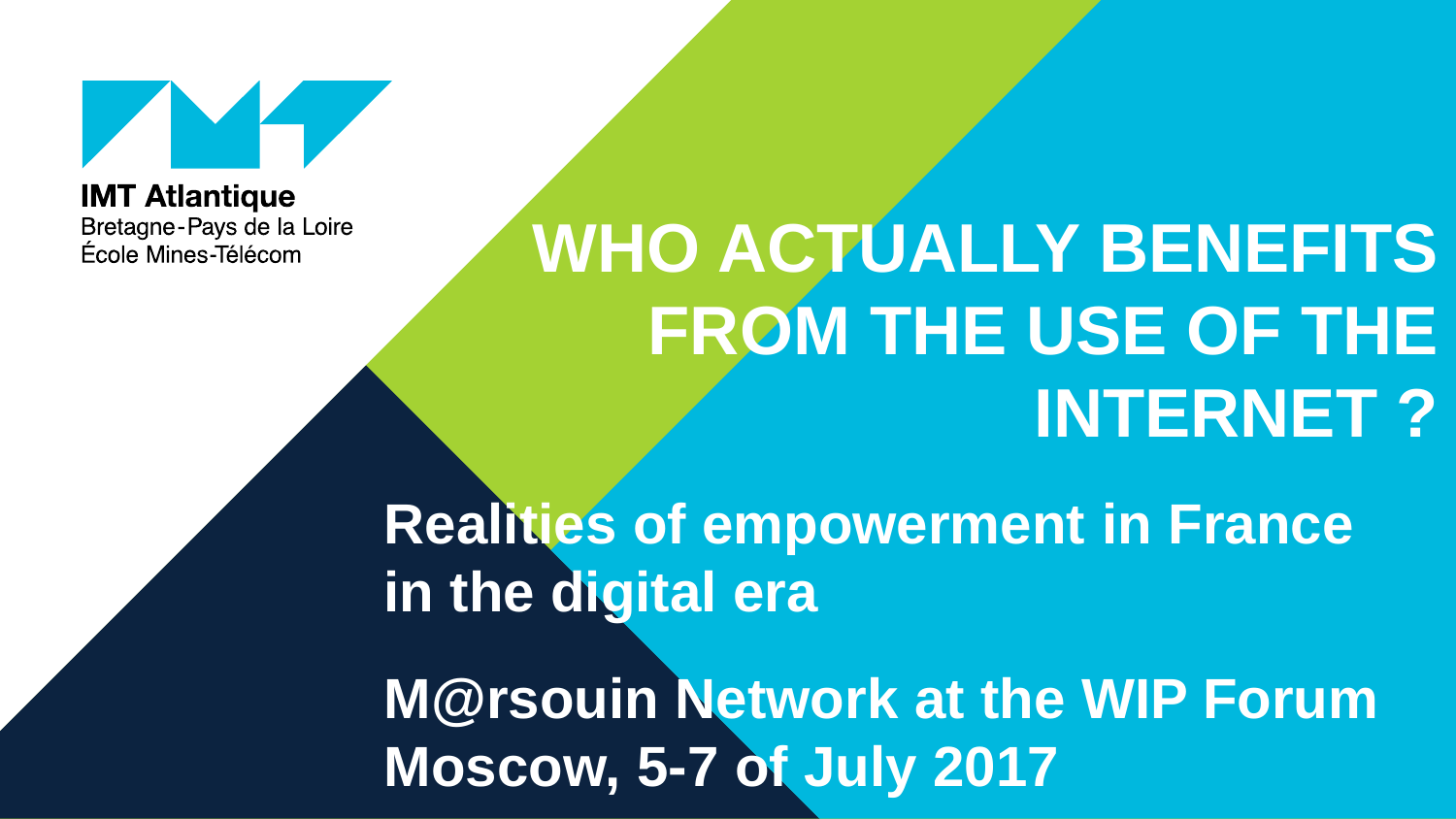# The Context of French national survey







**IMT Atlantique** Bretagne-Pays de la Loire École Mines Télécom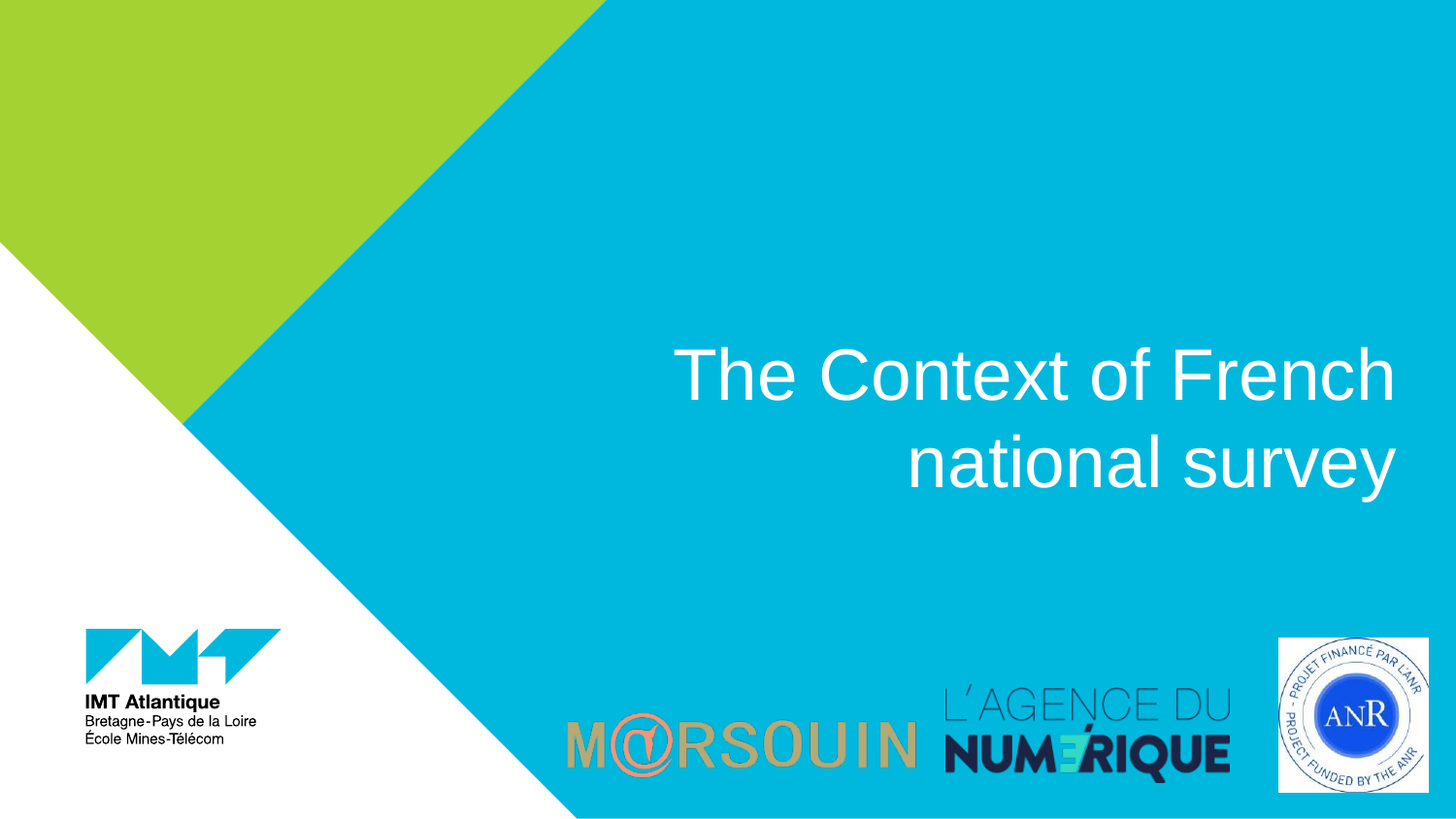**Do all French people benefit at the same level from the potentialities of empowerment brought by Internet uses ?** 

- ► A research question
	- French national survey as part of a bigger research project funded by the National Research Agency
- $\blacktriangleright$  A public policy issue
	- A grant from the national Digital Agency

# **CAPACITY**

Explorer les réalités de l'empowerment à l'ère numérique





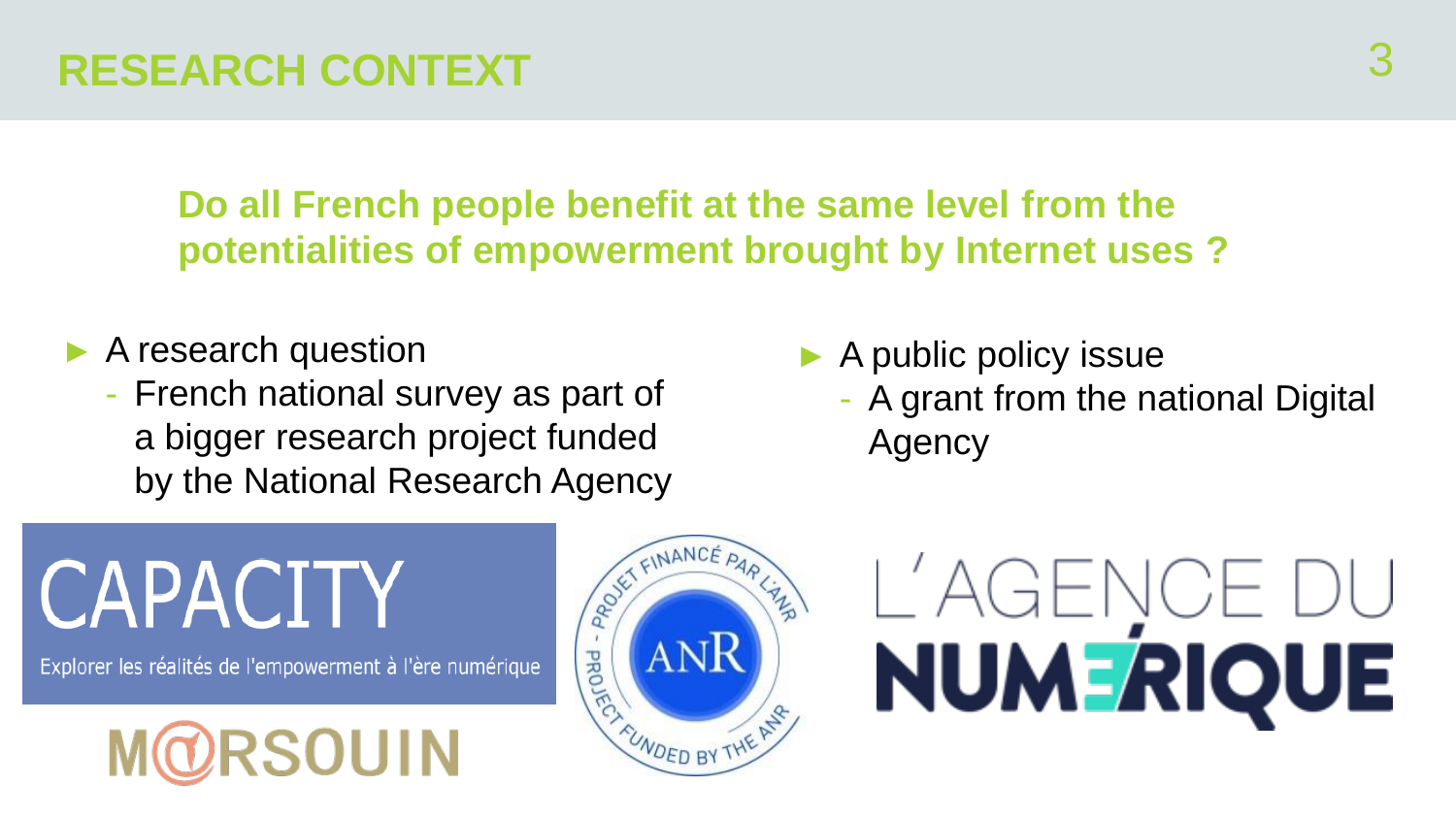Several dimensions considered in the questionnaire among which:

- ► Empowerment through knowledge
	- Informal and formal ways of broadening one's knowledge and know-how
- ► Civic and political engagement
	- From ways of enlightening oneself on political matters to political engagement online
- ► Sociability
	- Do social uses of the Internet enhance and widen social ties ?
- ► Purchasing power
	- Buying, selling, renting and sharing online: opportunities for higher purchasing power? MORSOUIN NUMERIQUE

![](_page_3_Picture_10.jpeg)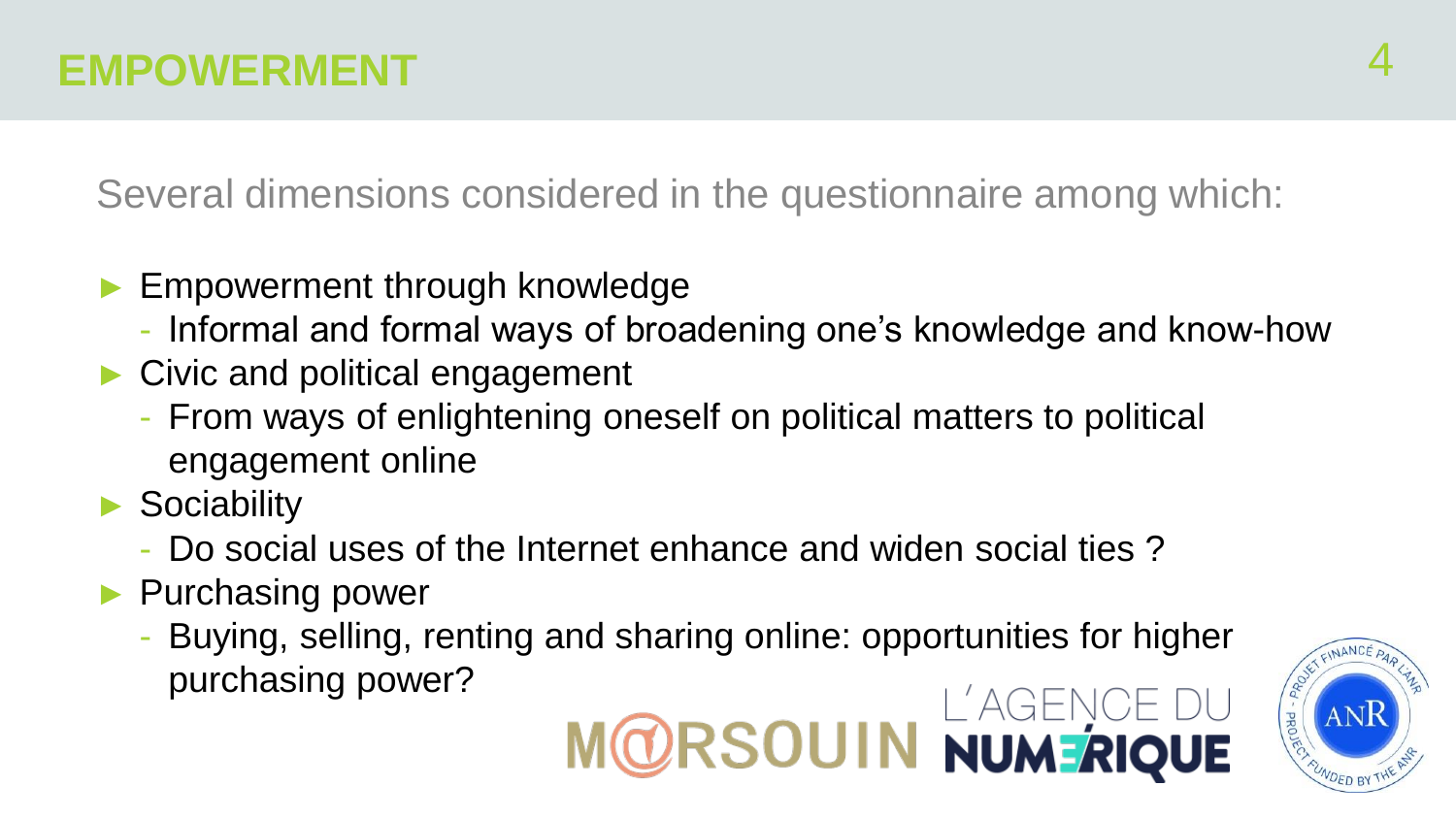## **HOW DATA HAS BEEN COLLECTED ?**

| <b>Completion of</b><br>questionnaire           | <b>Face-to-face at home</b>                                                                                                                                                                                                                                                                     |
|-------------------------------------------------|-------------------------------------------------------------------------------------------------------------------------------------------------------------------------------------------------------------------------------------------------------------------------------------------------|
| <b>Duration of the</b><br>questionnaire         | 35 minutes in average to complete the questionnaire                                                                                                                                                                                                                                             |
| <b>Sample</b>                                   | 2000 people over 18 years of age in metropolitan France (no overseas<br>territories)                                                                                                                                                                                                            |
| Which quotas for a<br>representative<br>sample? | Quota on sex crossed by age<br>$\bullet$<br>Socio-professional category (7 categories)<br>$\bullet$<br><b>Geographical regions (5 big regions)</b><br>$\bullet$<br>Type of territory (5 categories according to the size of the agglomeration:<br>$\bullet$<br>from rural territories to Paris) |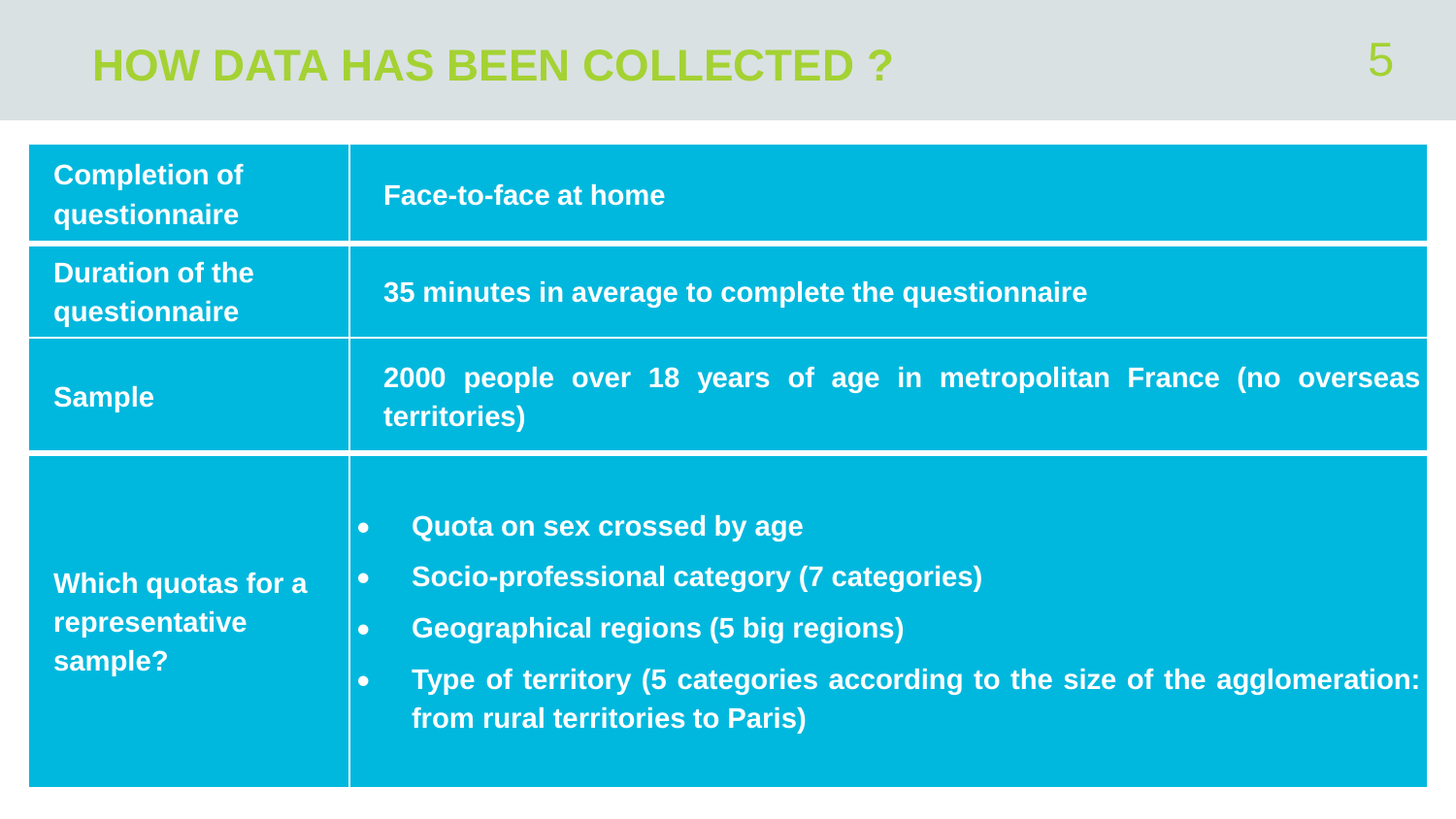#### **84% of French people over 18 years of age use the Internet**

The computer remains the main device used to connect to the Internet But 70% connect daily to the Internet through a smartphone

#### **16% do not use the Internet**

The population of non-user shows higher representation of :

- Elderly persons
- People with low level of education
- People having low income

![](_page_5_Picture_8.jpeg)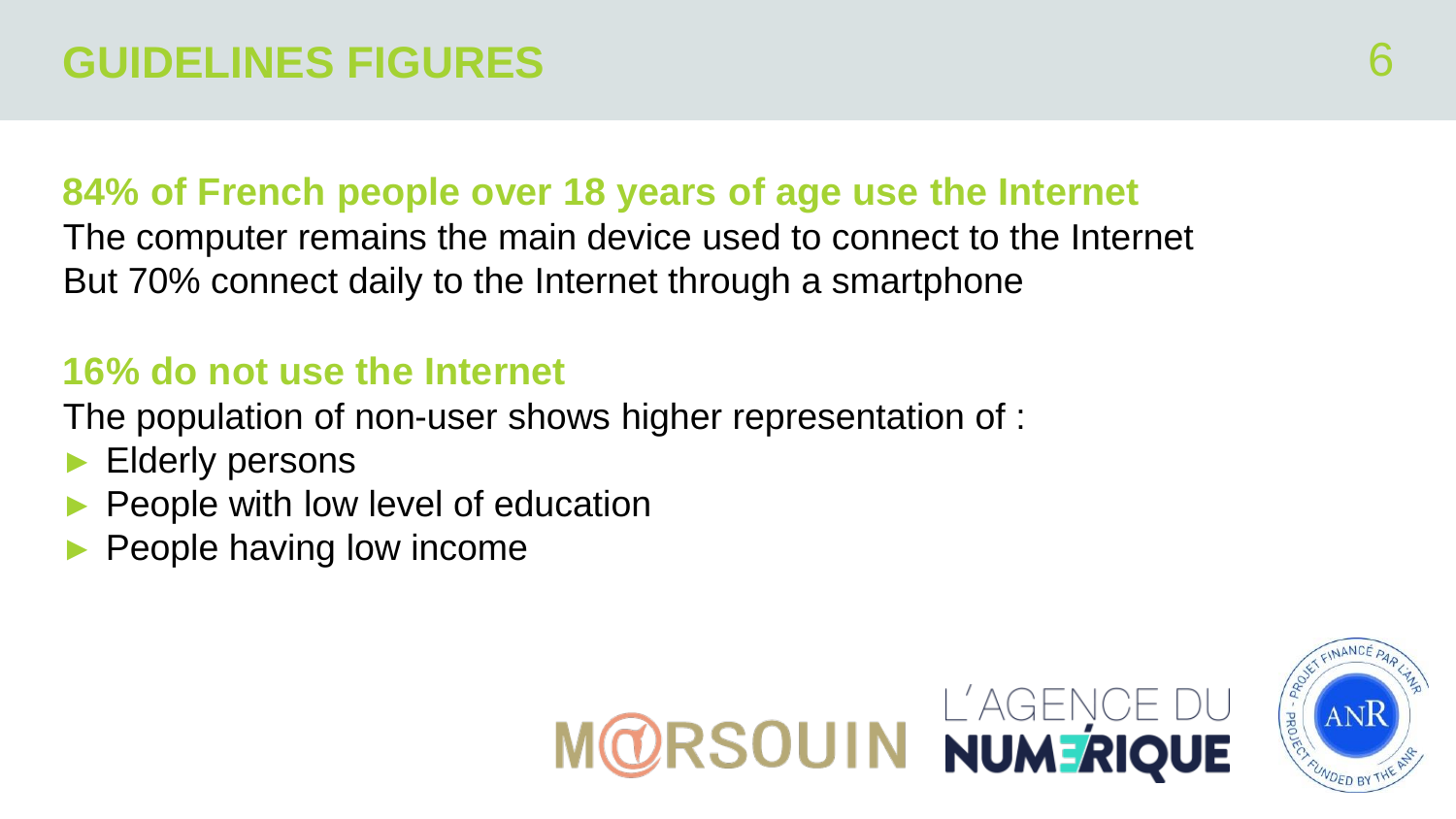# **WHO ACTUALLY BENEFIT FROM INTERNET USES?**

# A glimpse into realities of empowerment

![](_page_6_Picture_2.jpeg)

MORSOUIN NUM RIQUE

![](_page_6_Picture_4.jpeg)

**IMT Atlantique** Bretagne-Pays de la Loire École Mines Télécom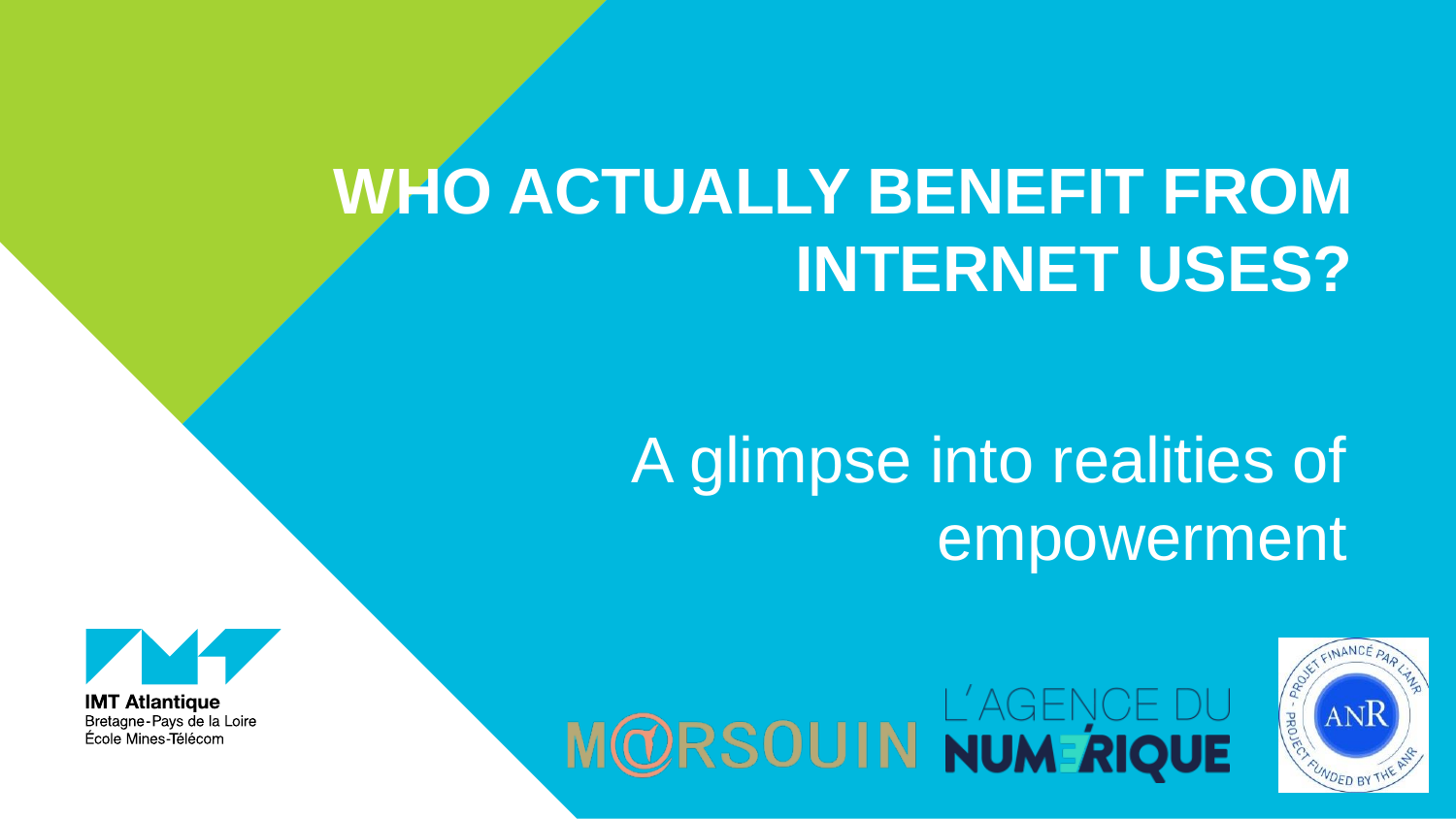#### **DID INTERNET GIVE YOU OPPORTUNITIES TO OPEN UP T OTHER SOCIAL SPHERE THAN YOURS?** 8

![](_page_7_Figure_1.jpeg)

**Internet plays a significant but limited role in enhancing social capital**

#### A positive correlation between the fact of open up to other social backgrounds and the weakness of income.

Would Internet act as a reducer of inequalities in social capital distribution?

# **Internet-users have:**

- ► A certain digital skills base
- ► Personal dispositions for patterns of sociability suitable for online interactions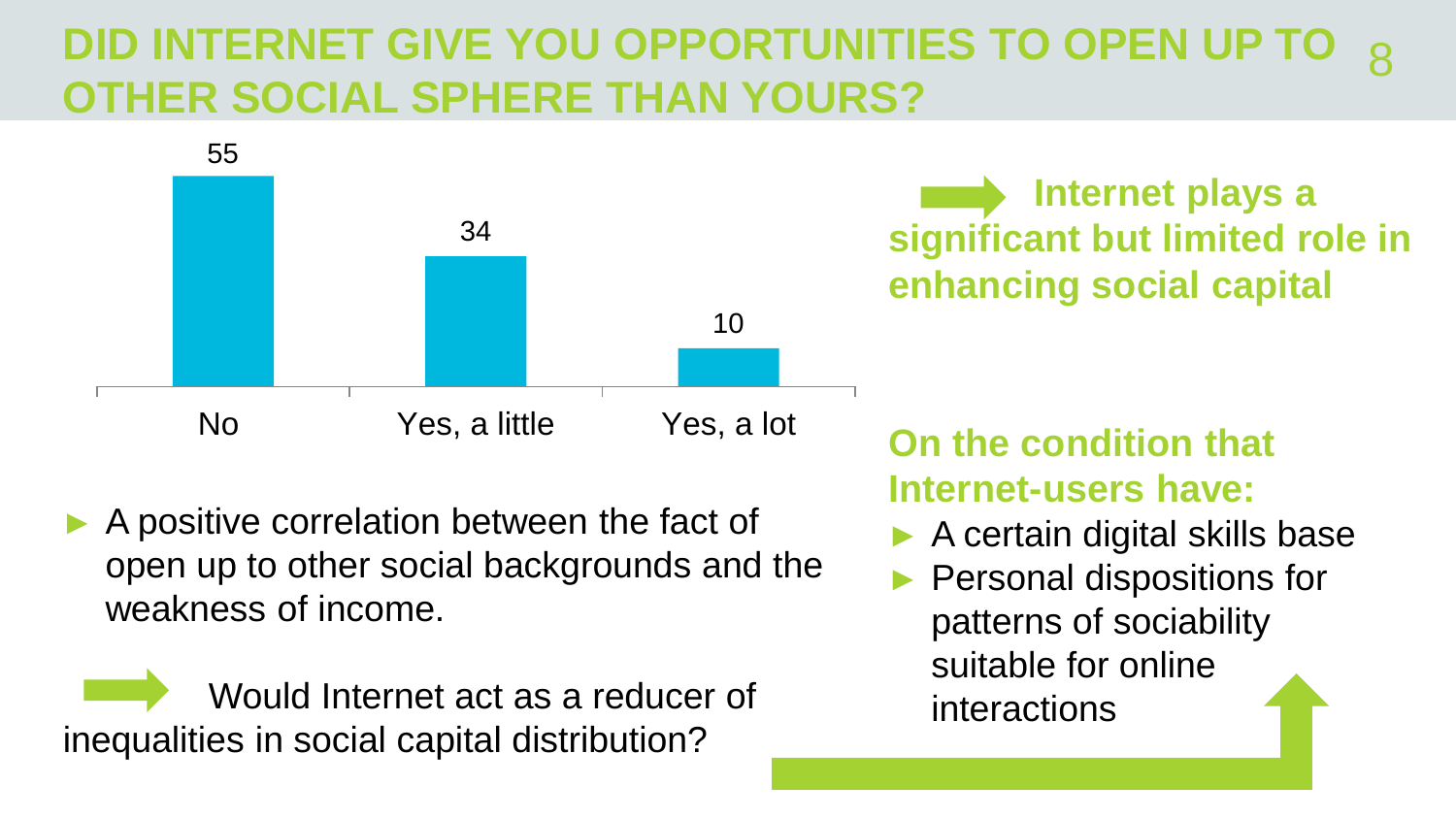#### **2 kinds of learning process considered in the questionnaire:**

- ► Formal learning: within the framework of an institution and recognized by a formal acknowledgment (certificate, diploma, label, etc.)
	- Example: MOOC or any kind of online course
	- Participate in distance learning for an academic degree or job training
- Informal learning: anyother kind of online learning
	- Example: browsing wikipedia, watching youtube tutorials, engagment in online community of practice (knitting, cooking, mechanics, cartography) to enhance knowledge or know-how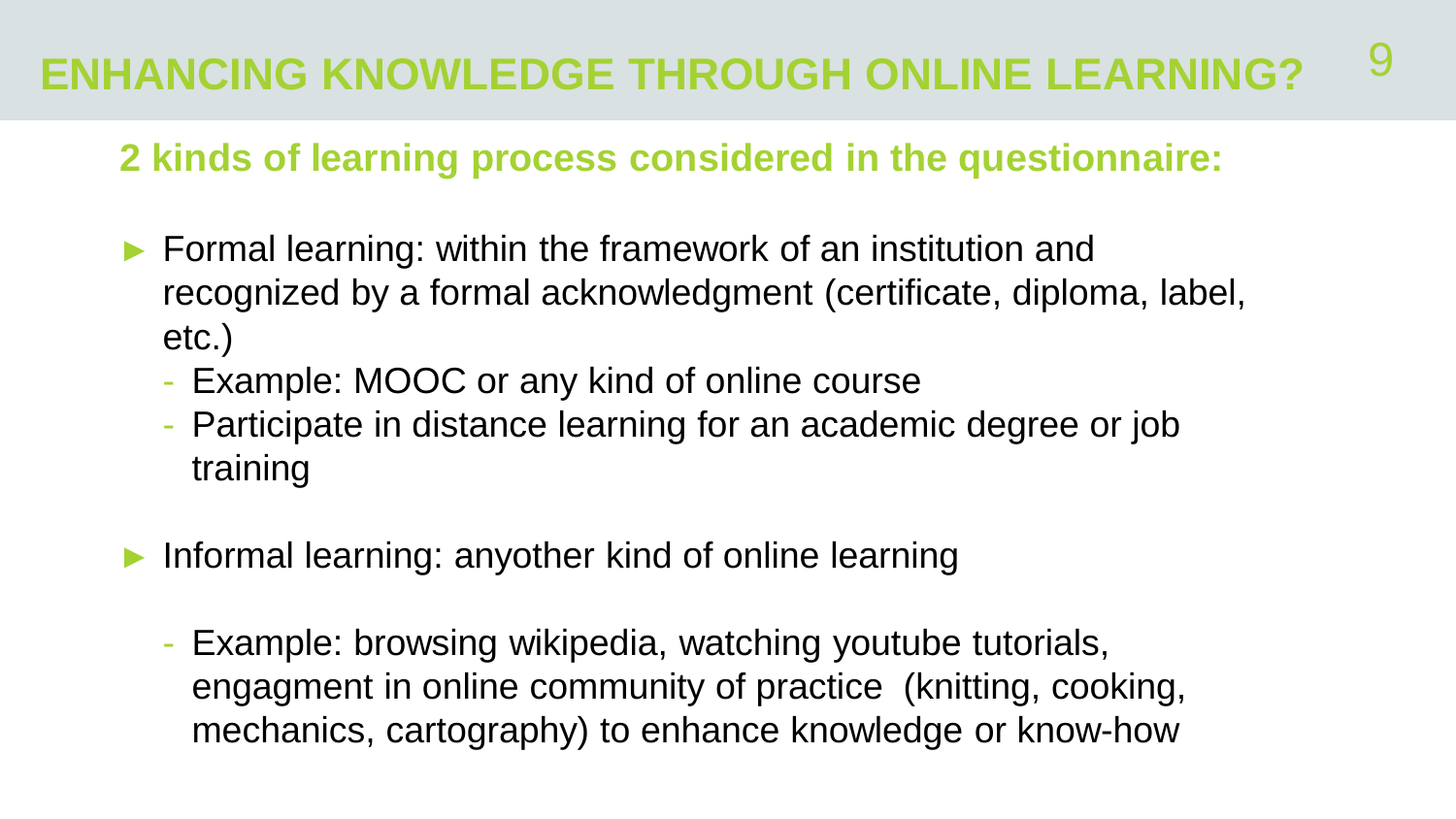**SOUIN** 

# **Formal learning**

- 15% participate in distance learning for an academic degree or job training
- ► They are younger, and have higher degrees and higher income than average Internet users

Internet reinforces inequalities in cultural capital?

- ► 45% of those who did not participate in distance learning estimate that the Internet gave them opportunities to broaden their knowledge
- $\blacktriangleright$  This underlines the importance of informal online learning

![](_page_9_Picture_7.jpeg)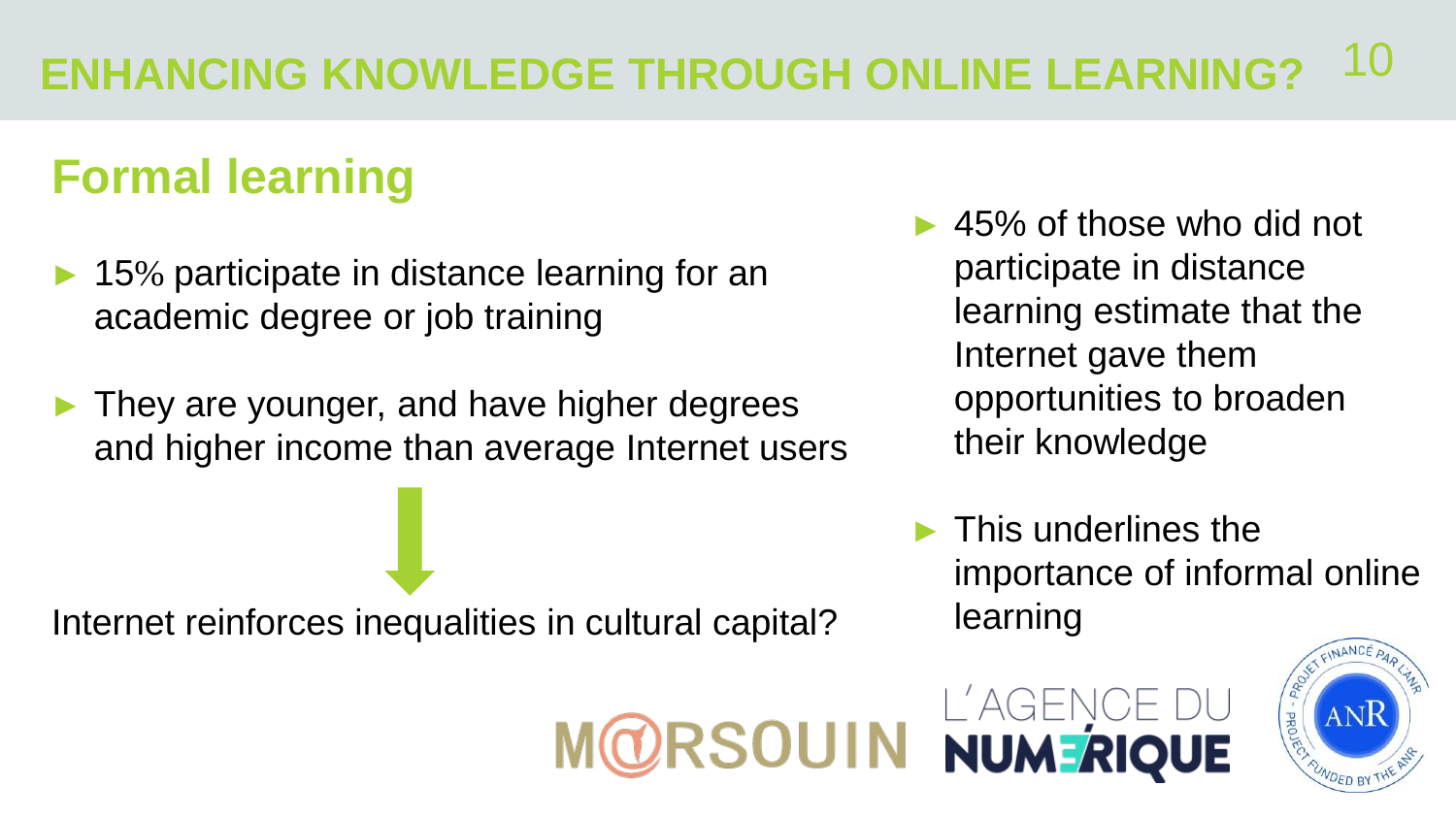## **ENHANCING KNOWLEDGE THROUGH ONLINE**  LINITATIONS NITOWELDOL TINOGOTI ONEINE<br>LEARNING?

**Informal learning** Find or check a fact89% The vast majority of Internet users do learn online Go in depth into a topic that interets you (history, news, 86% etc.) But people with higher degrees answer more often than less Look up a definition of a educated people that they do. 84% word  $\triangleright$  A gap related to inequalities in Learn how to do something 63% digital skills? through video tutorials, blogs, forums L'AGENCE DU<br>Numerique  $\sqrt{9900 \cdot 60}$ ANR **SOUIN**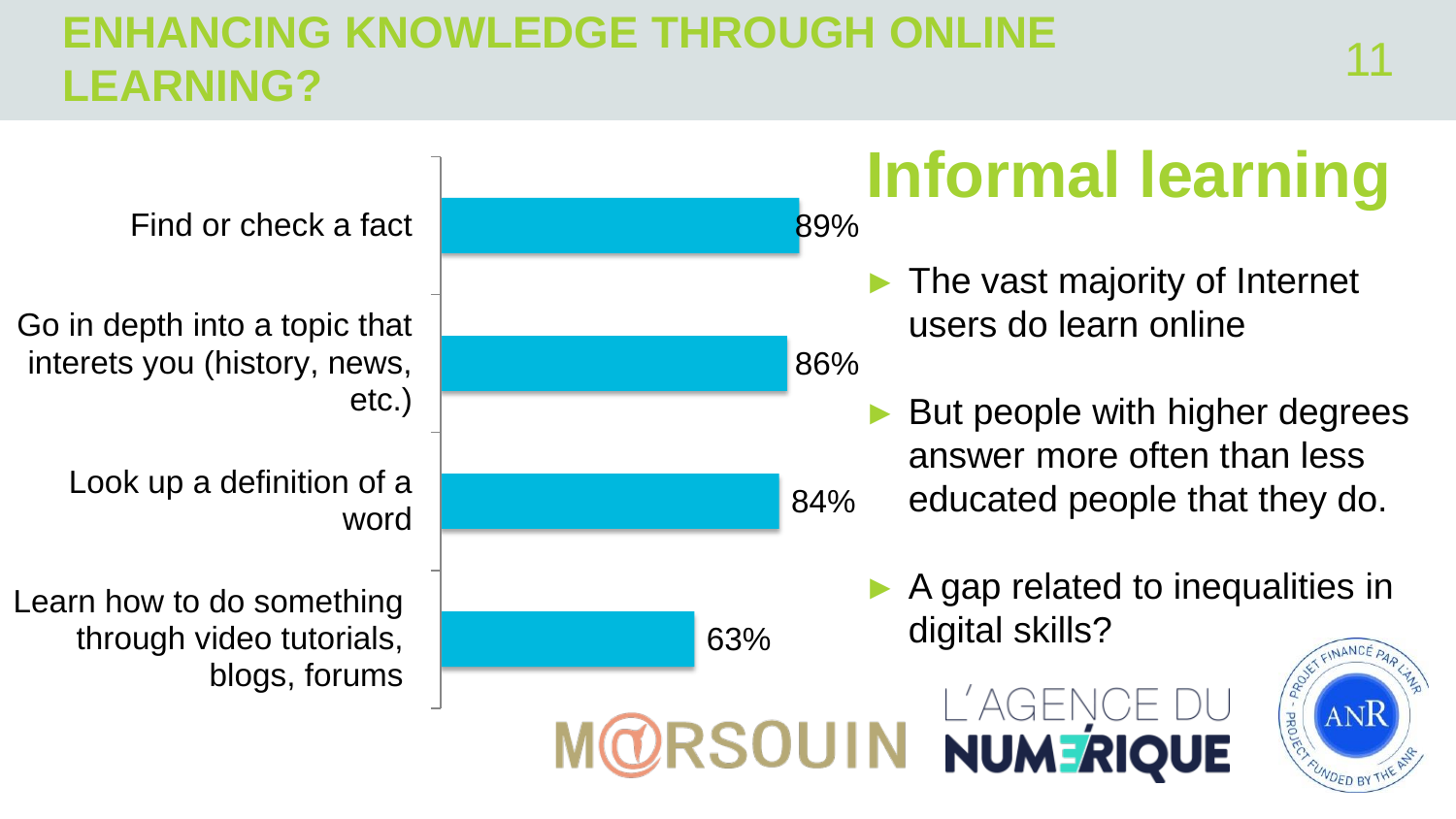## **INTERNET USES AND PURCHASING POWER (1/2)**

#### **How the Internet transforms consumer habits ?**

- Online information on goods and services
- ► E-commerce challenging traditionnal commerce
- ► Growth of peer-to-peer transaction
- Comsumers in a strength situation: better information, higher competition
- Individuals can position as occasional sellers

Potential increasement of purchasing power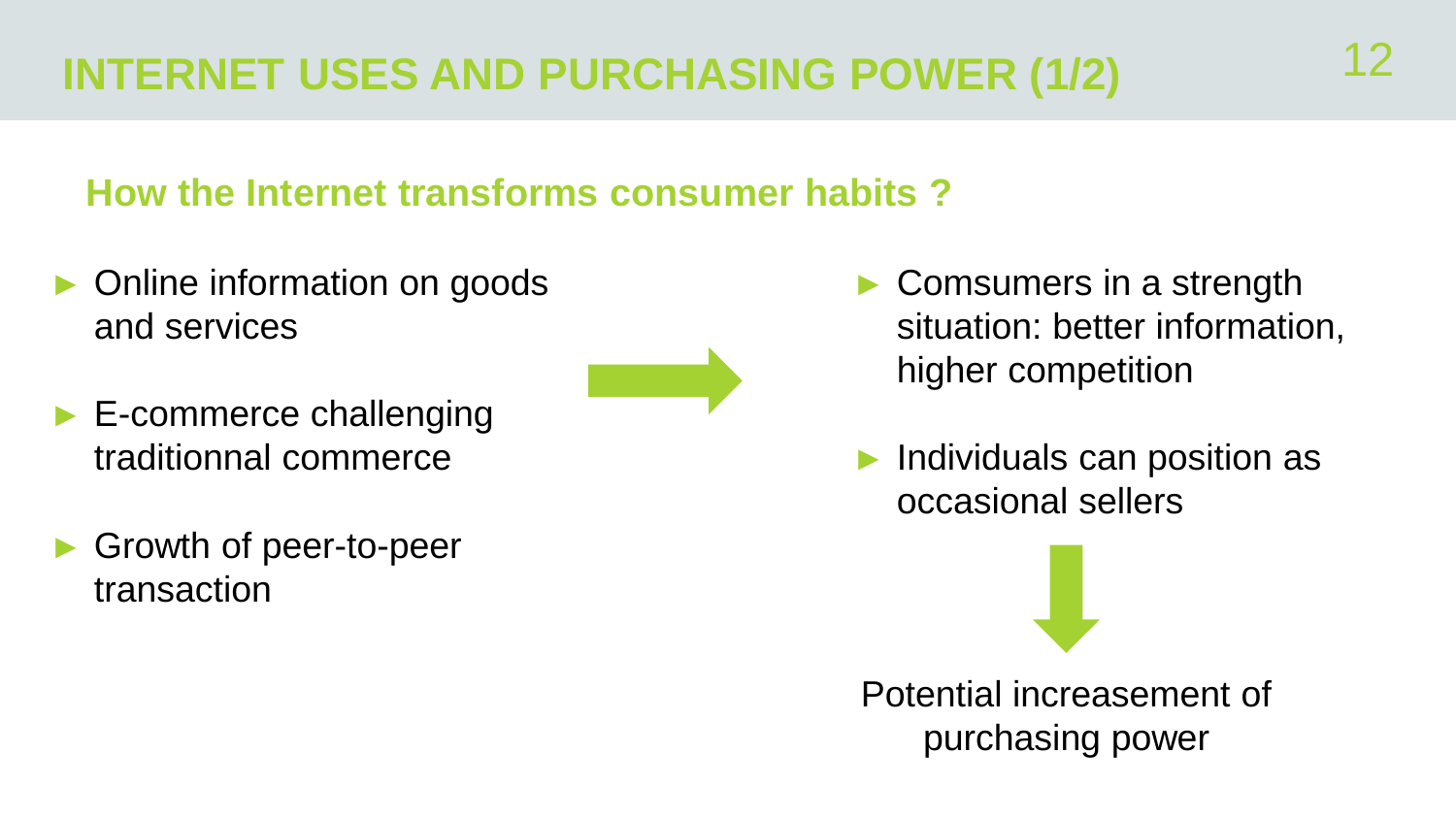## **INTERNET USES AND PURCHASING POWER (2/2)** 13

![](_page_12_Figure_1.jpeg)

**People with higher income declare more often than their conterparts that the Internet gave them opportunities to increase their purchasing power**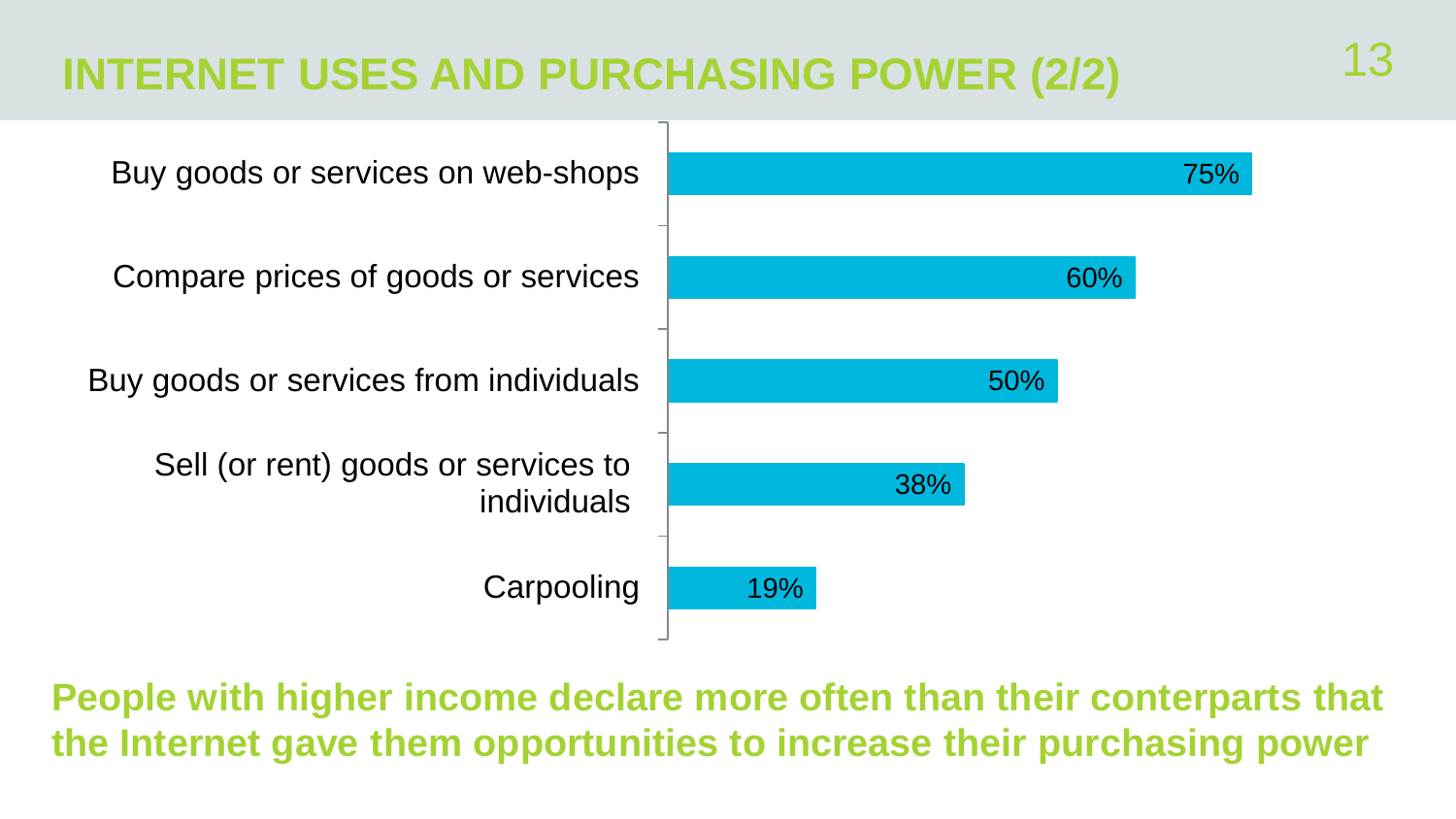# What about Internet non-users?

![](_page_13_Picture_1.jpeg)

**IMT Atlantique** Bretagne-Pays de la Loire École Mines Télécom

![](_page_13_Picture_3.jpeg)

![](_page_13_Picture_4.jpeg)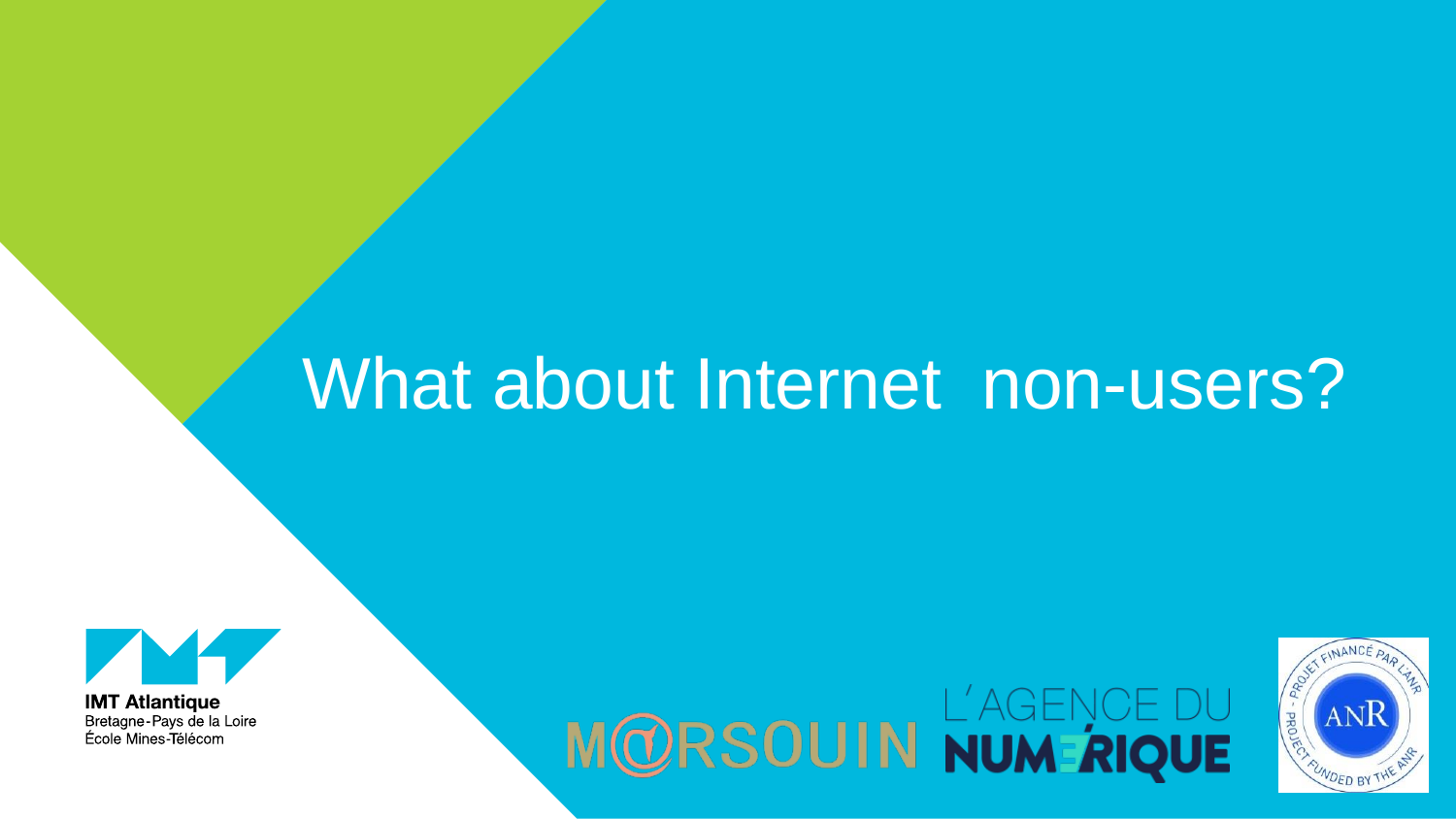## **REASON NOT TO USE THE INTERNET 15 15**

![](_page_14_Figure_1.jpeg)

![](_page_14_Picture_2.jpeg)

![](_page_14_Picture_3.jpeg)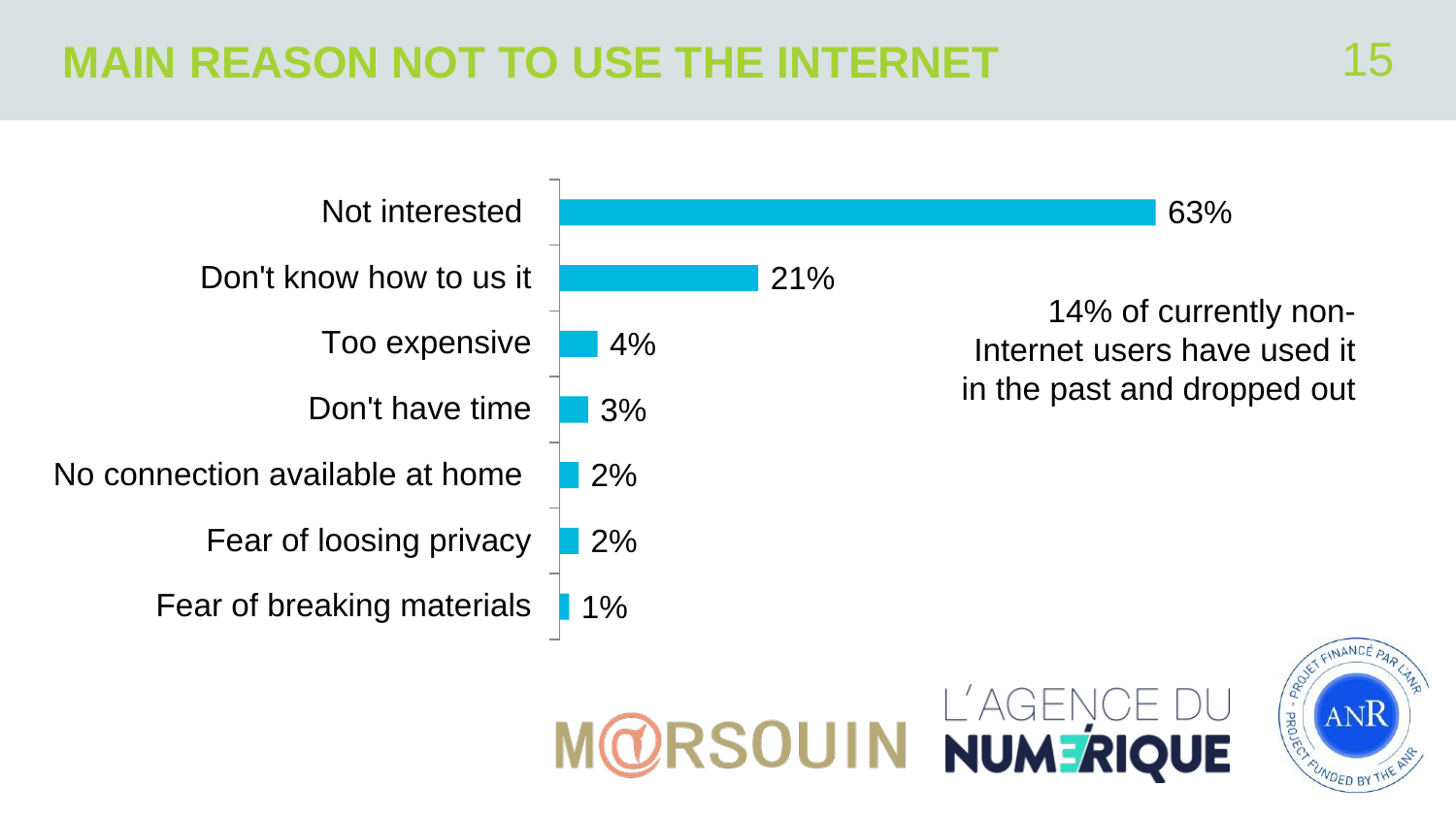## **IN WHICH ACTIVITIES INTERNET WOULD MAKE**  THINGS EASIER FOR YOU?

![](_page_15_Figure_1.jpeg)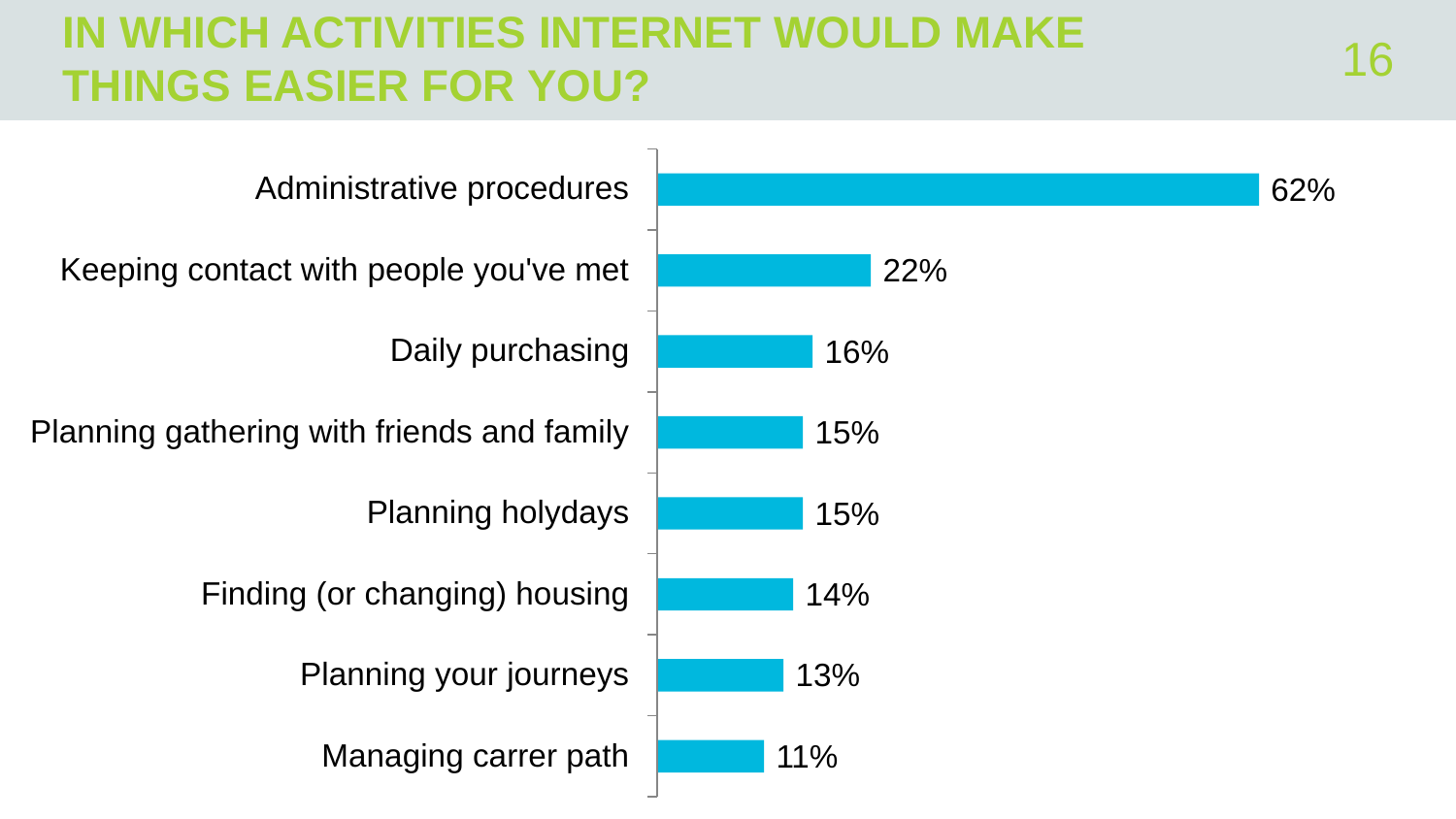**2 third of non-Internet users believe they are happier without the Internet than if they were online**

One third sometime feels pride for doing without the Internet

#### **1 on 10 declares that he/she sometime happens to feel shame for not using the Internet**

A feeling that experience more often :

- More educated non-Internet users
- Internet non-users under 50 years of age

![](_page_16_Picture_7.jpeg)

![](_page_16_Picture_8.jpeg)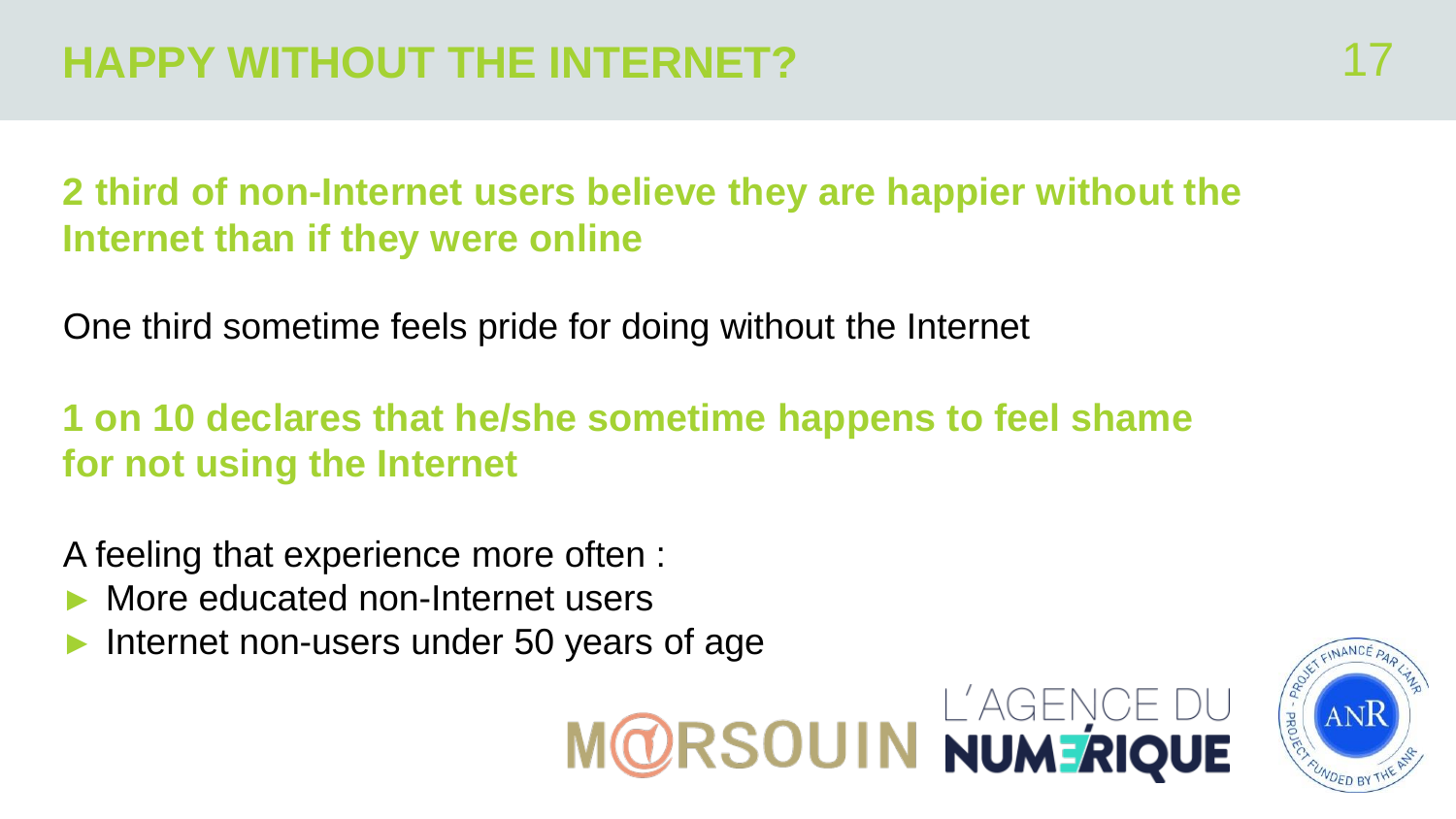### **TO CONCLUDE**

#### **First results suggest that :**

- People with lower income declare more often the Internet gave them opportunities on a social level
- In contrast: regarding knowledge enhancement, civic particapation and increase of purchasing power, those who benefits the most of their Internet uses are the one with higher cultural and economic capital.

Digital skills seem a major determinant of the ability to benefits from Internet uses

A major public policy issue in terms of challenging social inequalities

![](_page_17_Picture_6.jpeg)

![](_page_17_Picture_7.jpeg)